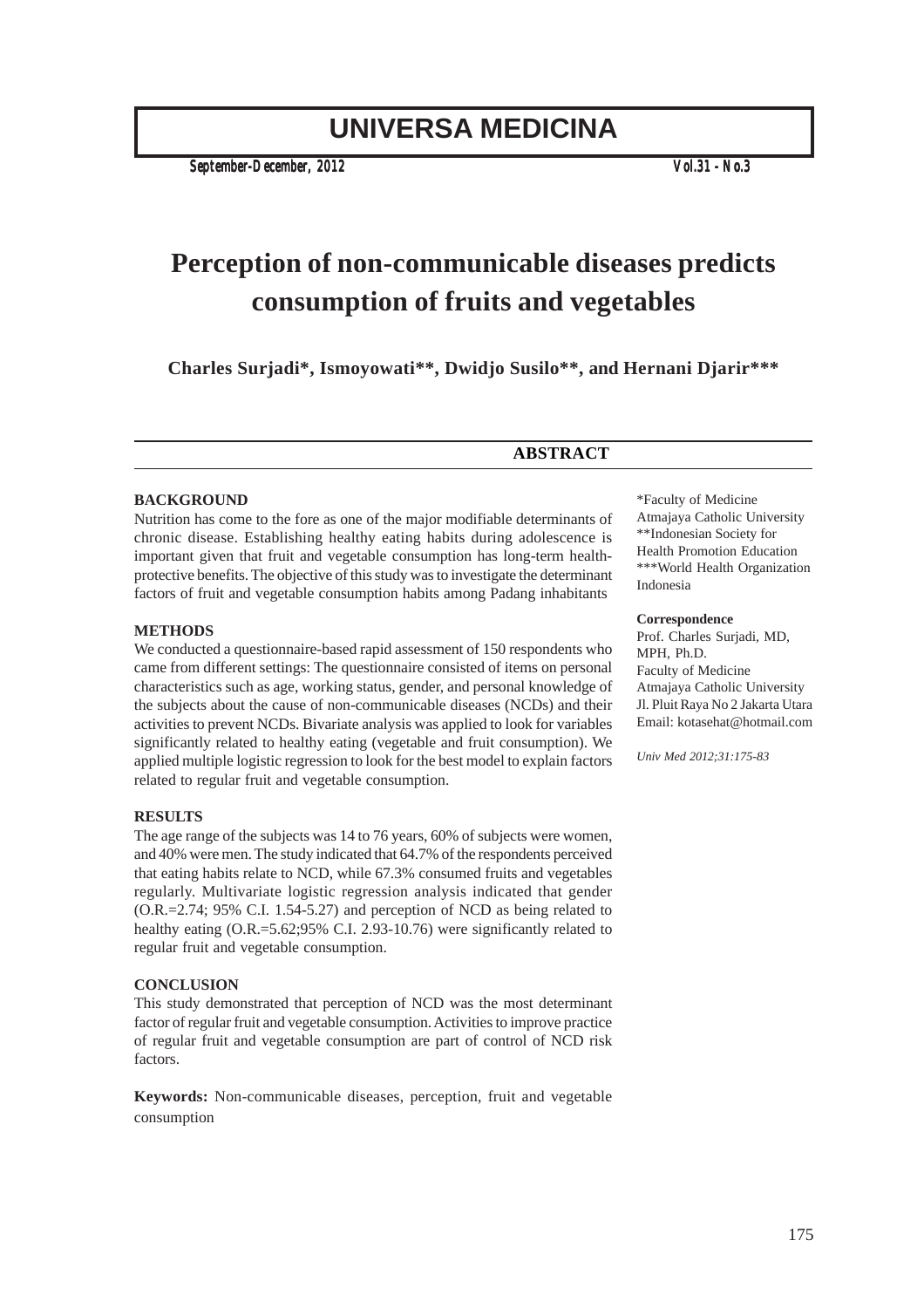# *Persepsi tentang penyakit tidak menular memprediksi konsumsi buah dan sayur*

# *ABSTRAK*

#### *LATAR BELAKANG*

*Gizi merupakan salah satu faktor determinan penyakit tidak menular yang dapat dimodifikasi. Perilaku makan yang sehat semasa remaja dan dewasa merupakan hal yang penting karena konsumsi buah dan sayur merupakan faktor kesehatan protektip yang berjangka panjang. Tujuan dari studi ini adalah menentukan faktor determinan dari kebiasaan konsumsi buah dan sayur pada penduduk kota Padang.*

# *METODE*

*Dilakukan penilitian secara cepat dengan menggunakan kuesioner pada 150 responden dari berbagai tatanan kehidupan. Kuesioner terdiri dari beberapa karakteristik penting seperti umur, status kerja, jender, pengetahuan yang berkaitan dengan sebab penyakit tidak menular serta kegiatan mencegah penyakit tidak menular. Analisis bivariat dilakukan untuk menilai variabel yang berkaitan secara signifikan dengan perilaku konsumsi buah dan sayur secara teratur. Lebih lanjut dilakukan analisis regresi logistik ganda untuk menentukan model terbaik yang menjelaskan faktor yang berkaitan dengan konsumsi buah dan sayur secara teratur.*

# *HASIL*

*Umur dari subjek berkisar antara 14 sampai 76 tahun, 60% responden adalah wanita, dan 40% pria. Sebanyak 64.7% subjek mempunyai persepsi bahwa makanan sehat berkaitan dengan kejadian penyakit tidak menular, 67.3% responden mengkonsumsi buah dan sayur secara teratur. Analisis regresi logistik ganda menunjukkan bahwa jender (O.R.=2.74;95% C.I. 1.54-5.27) dan persepsi tentang penyakit tidak menular (O.R.=5.62;95% C.I. 2.93- 10.76) secara signifikan berkaitan dengan konsumsi buah dan sayur secara teratur.*

#### *KESIMPULAN*

*Persepsi tentang penyakit tidak menular merupakan faktor utama yang menentukan perilaku makan buah dan sayur secara teratur. Kegiatan untuk meningkatkan persepsi tersebut perlu dilakukan sebagai bagian dari program penanggulangan faktor risiko penyakit tidak menular.*

*Kata kunci: Penyakit tidak menular, persepsi, konsumsi buah dan sayur*

# **INTRODUCTION**

Non-communicable diseases (NCDs), primarily cancers, cardiovascular diseases, chronic respiratory diseases, and diabetes are a leading threat to human health and development in Indonesia. The number of deaths caused by NCDs increased significantly from 41% in 1995 to 59.5% in 2007. The Basic Health Research in 2007 revealed the following

prevalences of NCDs as follows: hypertension (31.7%), arthritis (30.3%), heart diseases (7.2%), tumor/cancer (4.3%), asthma (3.5%), diabetes mellitus (1.1%), stroke (0.83%), and injuries from traffic accidents were 25.9%.<sup>(1)</sup>

NCDs are mostly related to four behavioral risk factors that are linked to globalization, rapid urbanization, economic transition, and poor lifestyles: a) tobacco use, b) poor diet, c) insufficient physical activities, and d) the use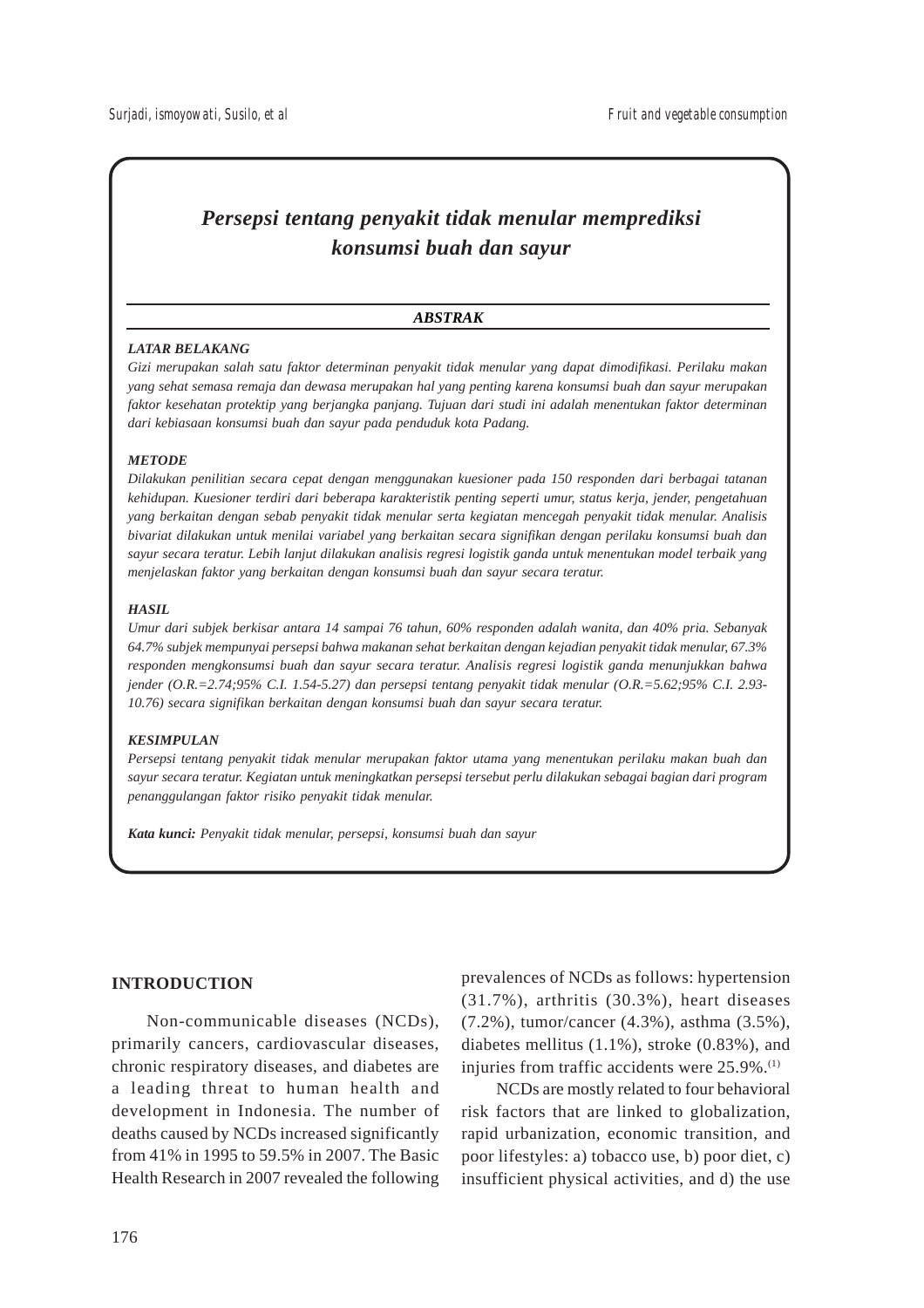of alcohol.(2) In Indonesia, tobacco use, unhealthy diet (including low vegetable and fruit consumption), and insufficient physical activities are common among the population and have a high prevalence nationwide. On the other hand, alcohol consumption is unusual among Indonesians. The national prevalence of alcohol consumption was only  $4.6\%$ <sup>(1)</sup> and thus will not be discussed in this study.

Nutrition has come to the fore as one of the major modifiable determinants of chronic disease.(3) To prevent the development of chronic disease, decreasing the consumption of energydense foods and increasing the consumption of fruits and vegetables during adolescence are important targets for nutrition interventions. The development of effective nutrition interventions requires a detailed understanding of the determinants of target eating behaviors.(4)

The World Health Organization (WHO) has indicated that a low intake of fruits and vegetables is one of the top ten risk factors for global mortality.(5) The Basic Health Research indicated that 93.6% of Indonesians have low fruit and vegetable consumption. Among 33 provinces in Indonesia, Riau had the lowest fruit and vegetable consumption with a prevalence of 97.9%, followed by West Sumatra with a prevalence of 97.8%.(1) A low degree of physical activity is also an issue in Indonesia. Almost half of Indonesians  $(48.2\%)^{(1)}$  are lacking in physical activities. People are categorized as having sufficient physical activities, if they regularly perform physical activities for 30 minutes per day and for at least a cumulative total time of 150 minutes five days per week. They are categorized as having insufficient physical activities (being less physically active) if the cumulative total time for activities is less than 150 minutes in a week. The highest prevalence of insufficient physical activities was in the provinces of East Kalimantan (61.7%), Riau (60.2%), Banten (55.0%), Jambi (57.8%) and West Sumatera  $(54.8\%)$ .<sup>(1)</sup>

At Padang Panjang, people have a habit to eat fatty food, and perform few physical activities. These unhealthy lifestyle habits are a major cause of NCDs in the community of Padang Panjang. Therefore, 11.62% of the community has obesity, 10.19% heart disease, 8.14% hypertension, 1.42% stroke, and 2.11% diabetes mellitus.(1)

Padang Panjang is a small municipality in West Sumatra with a population of 51,233 inhabitants. The non-communicable disease prevention programs have been implemented since 2007 and were included in the 2008-2013 mid-term plan of the city as well as the 2008- 2013 city health office strategic plan. Sustainability prevention and control of NCDs is reinforced by the social health insurance act (local act  $7/2009$ ),<sup>(3)</sup> smoke-free zone (local act  $8/2009$ ) and Mayor regulation  $10/2009$ .<sup>(6)</sup> There is also a total ban on cigarette sponsorship and outdoor advertising, and integrated community coaching posts for NCDs (*Pos Pembinaan Terpadu Penyakit Tidak Menular)*, have been established in every village since 2009 to function as a place for socializing NCDs prevention efforts (communication, information and education), and conducting screening tests for early detection of NCDs, nutritional consultation, and simple gym exercises.

However, the determinant factors of community knowledge and practices related to control NCDs risk factors are still undefined. These data are important for pinpointing the activities to be done for changing community perception and behavior to prevent NCDs, and can be valuable for NCDs prevention and control at Padang Panjang. Therefore, the objective of this study was to investigate the determinant factors related to fruit and vegetable consumption among the people of West Sumatra Padang city.

# **METHODS**

#### **Research design**

This study was done from February 2011 to September 2011 at Padang Panjang, West Sumatra. As part of the case study to look for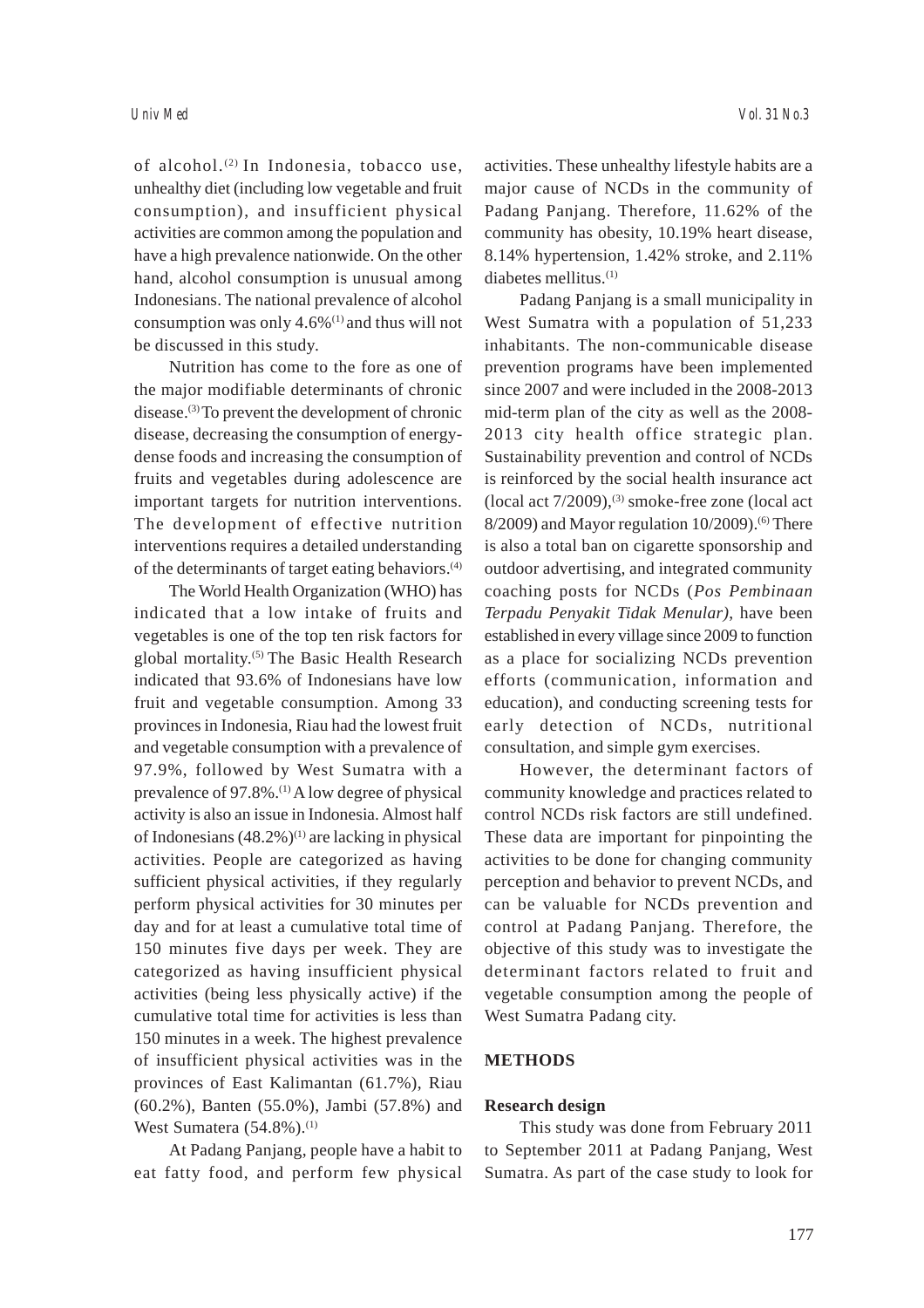socio ecological determinants of health related to NCDs funded by  $WHO<sub>1</sub><sup>(7)</sup>$  we conducted a rapid assessment of respondents from five different community settings, namely from the religious community (mosques), student community (high schools), restaurants, public servant (government offices) and integrated community coaching posts for NCDs.

# **Research subjects**

The respondents were persons who understand the Indonesian language and were older 18 years (except for students, where those aged 15 years were included), while persons having non communicable disease (cancer, diabetes mellitus, hypertension and stroke, cardiac disease), vegetarian or frequently practiced fasting during the last year before the interview were excluded from this study.

# **Data collection**

The purpose of this data collection was to determine the knowledge and practices of the subjects in relation to NCD risk factors and to analyzes the determinant factors of activities for prevention of NCDs. At each of the above community settings two trained interviewers asked a given set of questions to 30 people attending these places, who were selected randomly on the day of interview, to give a total 150 respondents. We did not calculate the minimal sample size for this study, since it was not our aim to measure the prevalence of healthy life practice. This study aimed specifically at comparing the knowledge and practice of above five community groups to pinpoint what had been neglected in the NCD awareness campaign.

The questionnaire contained items on personal characteristics, such as age, working status, and gender. In addition to demographical questions, the study raised questions to respondents as follows:

a. On NCD knowledge: What causes a person to be exposed to NCDs (hypertension, stroke, cardiovascular disease, diabetes)?

Possible answers for NCDs knowledge: i) Insufficient exercise; ii) Smoking habits; iii) Eating habits ("eat vegetables and fruits regularly")

b. On NCDs prevention: What have you done to prevent NCD? Possible answers for NCDs prevention: i) Exercise regularly yes or no; if yes specify every day, every two days, every three day, every four days, every five days, every six days; ii) Reduce/ quit smoking; iii) Healthy eating specifically eat fruits and vegetables regularly - yes or no; if yes specify every day, every two days, every three days, every four days, every five days, every six days.

# **Data analysis**

The filled-in questionnaires were checked for errors and consistency, and input into the computer for univariate and bivariate analysis. In the bivariate analysis we applied the chisquare test to look for variables significantly related to eating habits (eat vegetables and fruits) and for the variables which were significantly related to eating habits  $(p<0.10)$ . We applied multiple logistic regression to look for the best model to explain factors related to regular fruits and vegetables consumption using SPSS software version 17.0.

# **RESULTS**

Table 1 showed that 60% of respondents were women, 40% were men, within the age range of 14 to 76 years. A total of 27.3% of respondents were older than 30 years, while the groups above 40 years of age amounted to 28.7%. Regarding their occupational status, 20.8% of respondents were housewifes, 34.2% government workers, 24.8% students, and 20.1% self-employed (farmers, laborers and others which we grouped as non-government workers).

Only less than 5% persons were not doing any of the three prevention practices, and about one third (35.5%) did these three prevention practices to prevent NCDs.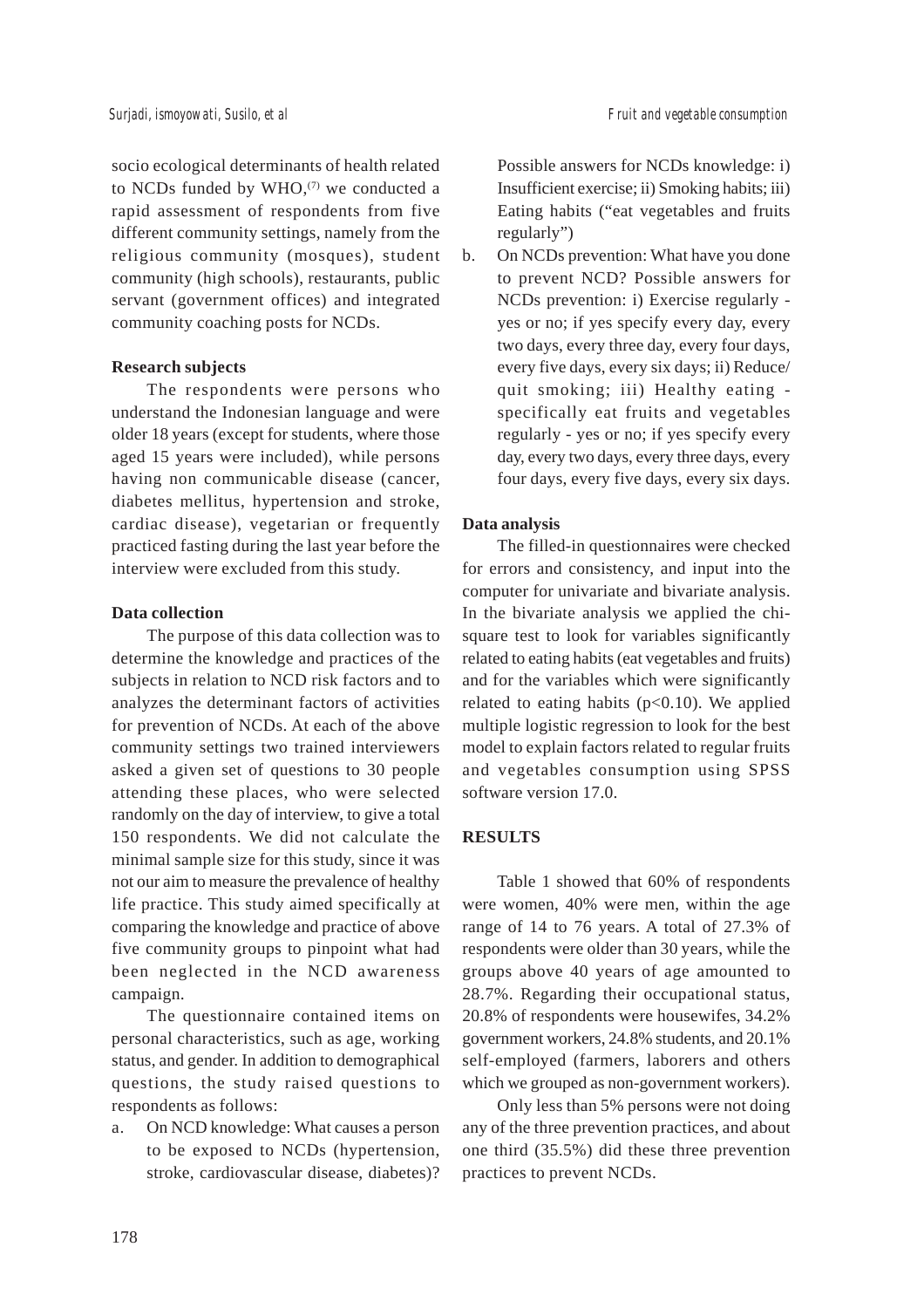| Variables                                                                 | n (%)     |
|---------------------------------------------------------------------------|-----------|
| Gender                                                                    |           |
| Men                                                                       | 60 (40.0) |
| Women                                                                     | 90 (60.0) |
| Age (years)                                                               |           |
| < 20                                                                      | 34 (22.7) |
| 20-30                                                                     | 32(21.3)  |
| $31 - 40$                                                                 | 41 (27.3) |
| >40                                                                       | 43 (28.7) |
| Working status                                                            |           |
| Housewife                                                                 | 31 (20.8) |
| G overnm ent worker                                                       | 51 (34.2) |
| N on government worker                                                    | 30(20.1)  |
| Student                                                                   | 38 (24.8) |
| Practice to prevent NCDs <sup>§</sup>                                     |           |
| Regular physical exercise                                                 | 20(13.5)  |
| Not smoking.                                                              | 8(4.7)    |
| Eat fruits and vegetables regularly                                       | 22 (14.9) |
| Regular physical exercise and not smoking                                 | 13(8.8)   |
| Physical exercise and eat fruits and vegetables regularly.                | 21(14.2)  |
| N ot smoking and eat fruits and veget ables regularly.                    | 8(47)     |
| Physical exercise and eat fruits and vegetables regularly and not smoking | 51 (35.5) |
| Not doing the three prevention practices                                  | 7 (47)    |

Table 1. Characteristics and practice of subjects to prevent NCDs (n=150)

§ NCDs=Non-communicable diseases

Women were significantly more likely to eat fruits and vegetables than men  $(p=0.002)$ , while housewifes were more likely have healthy food eating habits than government workers, although the difference was statistically not significant (p=0.054) Subjects with perception of NCD significantly eat fruits and vegetables more regularly compared to persons who did not have that perception (p=0.000) (Table 2).

| <b>Characteristics</b>          | Eat fruits and vegetables regularly |           |         |  |
|---------------------------------|-------------------------------------|-----------|---------|--|
|                                 | Yes(90)                             | No (%)    | p value |  |
| Gender                          |                                     |           |         |  |
| Men                             | 31(53.4)                            | 29(46.7)  | 0.002   |  |
| Wan en                          | 70 (77.8)                           | 20(22.2)  |         |  |
| Age                             |                                     |           |         |  |
| $\leq 20$ years                 | 27(79.4)                            | 7(20.6)   | 0.212   |  |
| 20-30 years                     | 18(56.3)                            | 14(43.7)  |         |  |
| 31-40 years                     | 28(71.8)                            | 11(28.2)  |         |  |
| >40 years                       | 28(65.1)                            | 15 (34.9) |         |  |
| Workingstatus                   |                                     |           |         |  |
| Housewife                       | 25(80.6)                            | 6(19.4)   | 0.054   |  |
| G overnment worker              | 29(59.2)                            | 21(40.8)  |         |  |
| N on government worker          | 17(56.7)                            | 13(43.3)  |         |  |
| Student                         | 29(78.4)                            | 9(21.6)   |         |  |
| Perception of NCDs <sup>§</sup> |                                     |           |         |  |
| Y es                            | 78(82.1)                            | 18 (17.9) | 0.000   |  |
| Νo                              | 23(43.4)                            | 31 (36.6) |         |  |

Table 2. Factors related to regular fruits and vegetables consumption (n=150)

§ NCDs=Non-communicable diseases (NCDs)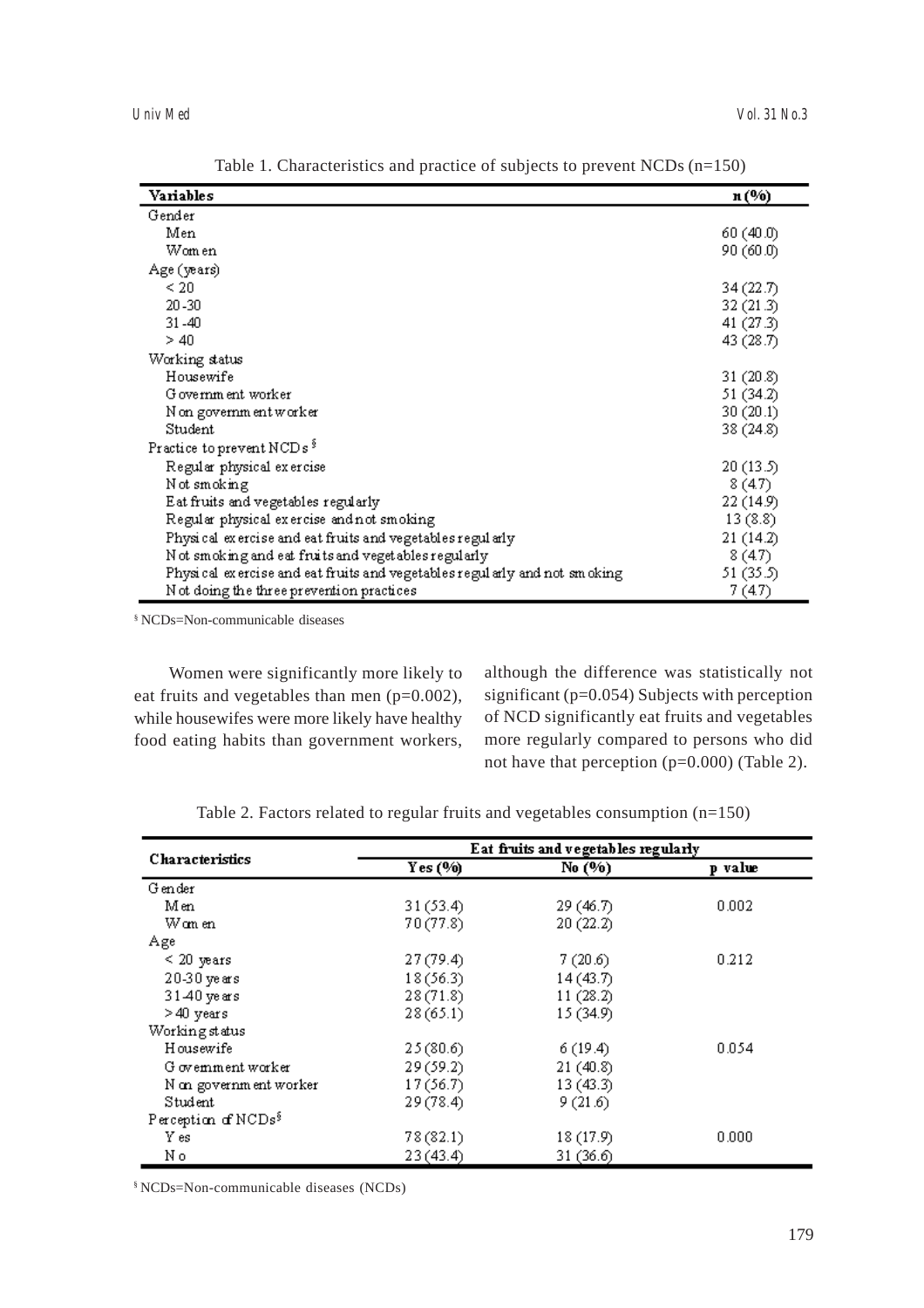| Variab les                              | в*    | p value | Odds ratio | 95% CI for odds ratio |  |  |
|-----------------------------------------|-------|---------|------------|-----------------------|--|--|
| Gender                                  |       |         |            |                       |  |  |
| Wan en                                  | 1.011 | 0.011   | 2.74       | $1.43 - 5.27$         |  |  |
| Men                                     |       |         |            |                       |  |  |
| Perception of NCDs <sup>7</sup><br>Y es | 1.726 | 0.000   | 5.62.      | 2.93 - 10.76          |  |  |
| Νo                                      |       |         |            |                       |  |  |

Table 3. Multiple logistic regression of genders and perception of NCDs on regular fruits and vegetables consumption

§ NCDs=Non-communicable diseases; \*B= regression coefficient

Further analysis using multiple logistic regression (Table 3) indicated that the practice of regular consumption of vegetables and fruits was significantly related to gender and perception of NCDs. Women were 2.74 times (95% Confidence Interval 1.43 - 5,27) more likely than men to practice regular consumption of fruits and vegetables to prevent NCDs. In addition, persons who perceived that NCDs are related to healthy eating were 5.62 times (95% Confidence Interval 2.93 to 10.76) more likely to practice regular consumption of fruits and vegetables than persons who did not perceive that NCDs is related to healthy food.

#### **DISCUSSION**

This main purpose of the present study was to investigate determinant factors related to the habit of eating vegetables and fruits regularly to control risk factors of NCD. The results of this study indicated that the habit of regular fruit and vegetable consumption was affected by gender. Women were significantly more likely than men to have regular fruit and vegetable consumption. Similar results were obtained in an Australian study, where the habit of fruit and vegetable consumption was significantly found among a larger number of women as compared to men. $(4)$  In contrast, in studies conducted in Bangladesh and India, women were more likely than men to have inadequate fruits and vegetables consumption.(8) This suggests that gender also plays a role in food patterns, possibly related to broader cultural differences within the study site.

As pointed out by Narain,<sup>(9)</sup> NCDs are a global health and developmental emergency, as they cause premature deaths, exacerbate poverty and threaten national economies. Activities to control NCDs will require a broad range of integrated, population-based interventions as well as measures focused on the individuals at high risk. $(10)$ 

Our study results demonstrated that subject perception of NCDs play a major role in determining regular fruits and vegetables consumption. The latter is encompassed in an individual's perception on healthy foods, by which is meant consumption of fruits, vegetables and meat, and limitation of sugar, fats and salts, and also variation and moderation.<sup>(11)</sup>

Data on several important NCDs risk factors pointed out by several authors,  $(12,13)$  such as blood pressure, fasting blood sugar, and blood cholesterol, were not collected in our study, because of our limited resources. On the other hand, data on healthy eating and physical activities, reported by many researchers in developing countries as important factors of NCDs, are easily collected by ordinary persons.<sup> $(14,15)$ </sup> This study would like to look for what strategies had been used in empowering communities for prevention and control of NCDs, specifically focused on diet and individual attitude toward NCDs. In urban areas diet receives much attention, since the majority of people in cities have to buy vegetables at markets, while vegetables are more expensive than snacks. In addition to the work done in other studies, we would like to analyze why some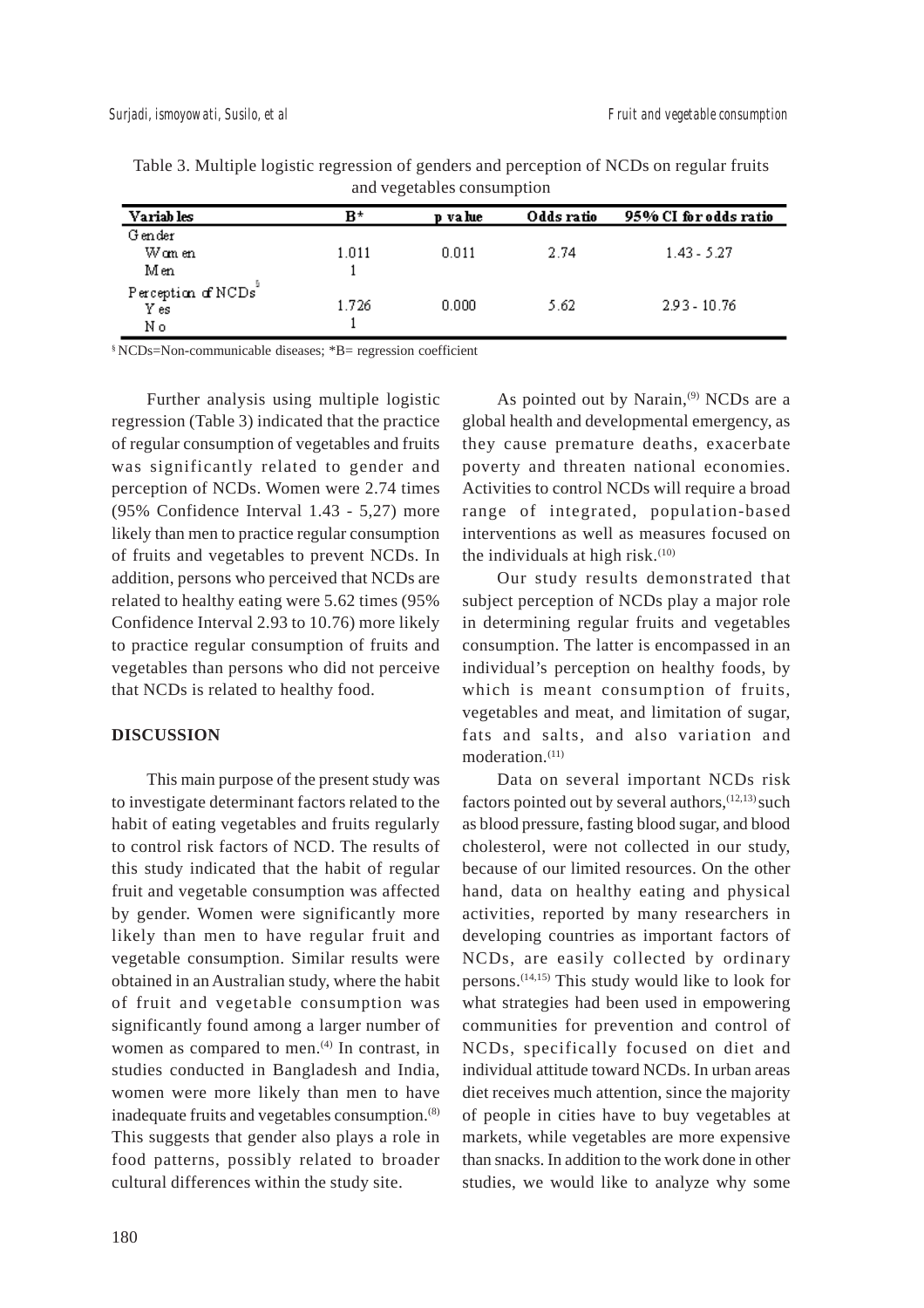persons have healthy practices, such as consuming a healthy diet and performing physical activity, while others do not.<sup>(16)</sup> We realize that there are others factors that contribute to physical activity in urban areas. These factors are grouped into the micro and macro factors, such policy and ecological condition, .and should also be analyzed $(17)$  People can be encouraged to increase their physical activity, especially by walking and bicycling, and by using public transport and not their own motorized transport,<sup>(18,19)</sup> as well as related to diet such as agricultural policy.(20,21)

The important role of gender is also pinpointed by the World Health Organization (WHO) Commission of Social Determinants, which set up gender for analysis of health inequity.(22) Gender has an important effect on the determinants and consequences of noncommunicable diseases and conditions in both developing and industrialized countries.(23) This indicates that a different approach is needed as discussed by Beaglehole et al. $(24)$  We need a comprehensive health system that integrates all common disorders, irrespective of cause and course over time, including NCDs. In the case of Padang, the health agency should facilitate healthy eating in the community to convince people that healthy eating (eating vegetables and fruit regularly) may prevent NCDs in the community through primary health care activities in the community and at Public Health Centers as advised by some researchers. $(25)$  At city level this may be done under the leadership of the mayor in collaboration with associations of restaurants and culinary societies and may be integrated into the agricultural agency as part of improving the consumption of agricultural products, which in turn increase income of farmers. The latter activities will be more likely to be successful if there is strong national policy, such as strong support for the presence of traditional markets. These usually sell fresh vegetables and fruits and can give better access to vegetables and fruits, and thus may be considered an alternative to supermarkets.

Among Ministry of Health policy makers, Padang Panjang is well known for its health promotion activities at community level and the role of healthy city forum. However, the results of this study indicates the importance to explore action on social determinants of health through intersectoral health actions and action at city, district and community level through distal factors such as availability of fresh vegetables and food, social support at community level, leadership at city and district as well as community level for healthy eating with support from agriculture, traditional markets etc. This kind of action has already been discussed elsewhere as part of actions on social determinants of health.(26-28)

Lifestyles and life changes are complex, and depend on the interaction of many different factors over time. Once health problems occur, they last throughout life. NCD prevention requires strategies that are directed at different target age groups.

Apart from all of the above factors, community perception and attitude are also important factors for controlling some disease problems, such as communicable diseases. It is pointed out how irrational knowledge and perception behavior that threatens the effectiveness of public health programs can be tied to public perceptions created by media portrayals of health risk, which is applied to communicable diseases and possibly also to non communicable disease, However this study indicates that the perception of NCDs as being related to healthy eating is an important factor for the practice of healthy eating. This idea to collect data on people's perception to determine rational thinking is in line with the study on communicable diseases which is pointed out the importance of this issue toward public practices.(29)

The present study has some limitations. First, the data are not representative of the population, because we did not calculate the minimum sample size of the respondents. Second, we did not apply random sampling to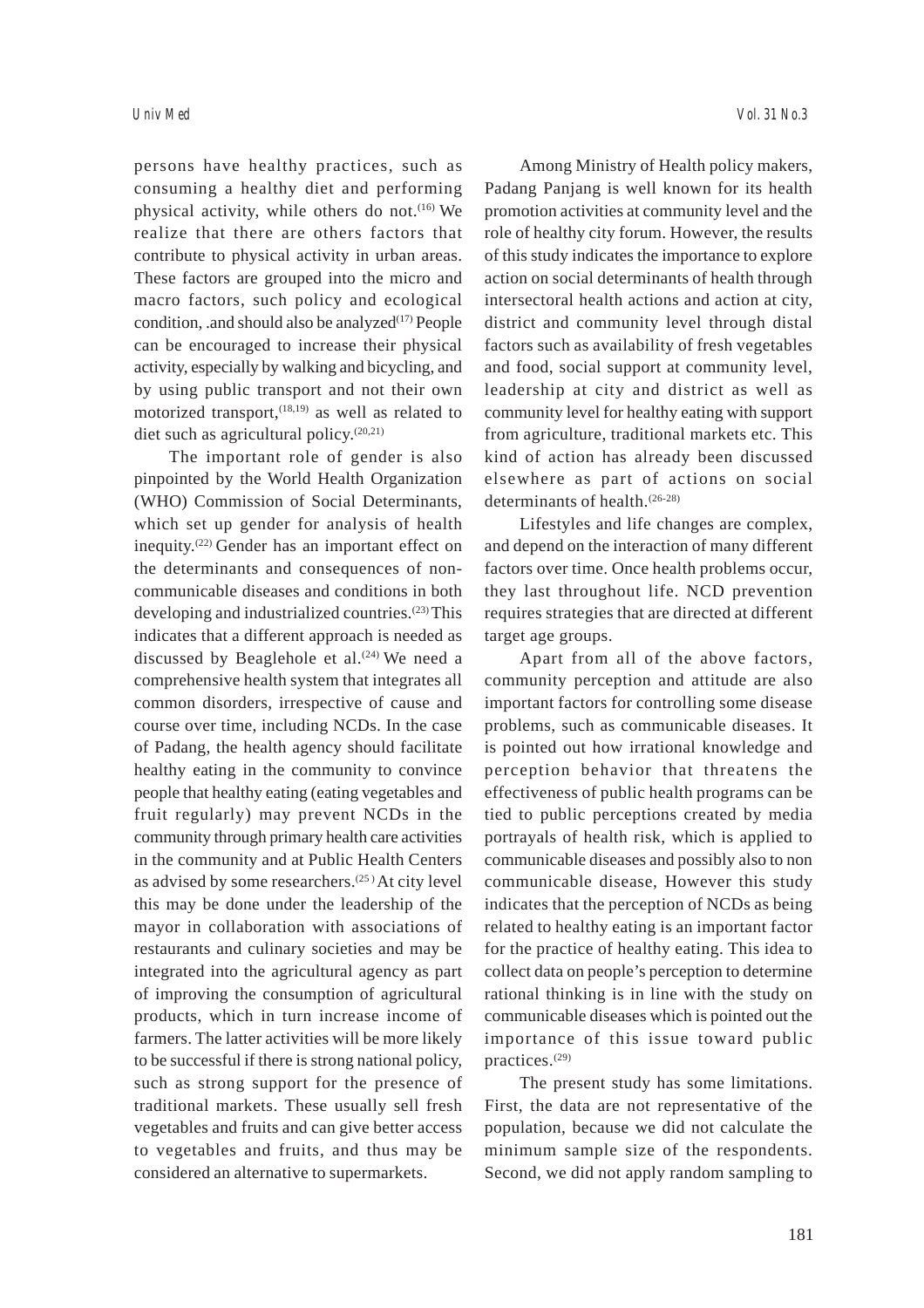the population groups, because our aim was to make comparisons among the five urban groups about their health knowledge and practice. Other limititations of this study was in the collection of data on the practice of fruits and vegetables consumption, which was only qualitative, by asking whether the respondents consumed fruits and vegetables regularly, and how frequent, using the questionnaire used by the Basic Health Research survey. However, the majority of the respondents did not specify the frequency of fruit and vegetable consumption, since the method of data collection was a rapid interview in the field. Therefore we only analyzed if the respondents "eat fruit and vegetables regularly". This limitation is acceptable due to the nature of data collection as a participatory rapid assessment by the community, with the aim to discuss the results with the community for further action, to validate the results and plan for improvement. As a matter of fact one month after the rapid survey, the community groups from each setting discussed the results and made plans for improvement under supervision of the healthy city forum.

# **CONCLUSION**

Women and perception of NCDs were important factors of healthy eating practice ("eat fruits and vegetables regularly") for the prevention of NCDs. Based on this result it is important to implement activities to improve people's perception on the importance of regular fruit and vegetable consumption to control risk factors of NCDs.

# **ACKNOWLEDGEMENTS**

Thanks are due to WHO SEARO, specifically Dr Suvajee Good, for her support and advice to conduct this study.We are also grateful for the cooperation of the Center for Health Promotion of Ministry of Health and the City of Padang. Finally, we thank all anonymous reviewers for their advice to improve the manuscript. ⊕

### **REFERENCES**

- 1. National Institute of Health Research and Development. Report of basic health research 2007. Jakarta: Ministry of Health Republic of Indonesia;2008.
- 2. World Health Organization. Global status report on non communicable diseases 2010. Geneva: World Health Organization;2011.
- 3. World Health Organization. Diet, nutrition and the prevention of chronic diseases: report of a joint WHO/FAO Expert Consultation. WHO Technical Report Series no. 916. Geneva: WHO;2003.
- 4. Pearson N, Ball K, Crawford D. Predictors of changes in adolescents' consumption of fruits, vegetables and energy-dense snacks. Br J Nutr 2011;105:795–803.
- 5. World Health Organization. Global strategy on diet. Physical examination and health. Geneva: World Health Organization;2006.
- 6. Padang Panjang Municipality. Regulation of mayor on local health insurance 10/2009; Padang Panjang;2009.
- 7. Surjadi C, Ismoyowati, Susilo D. Changing lifestyle movement and non communicable disease: a case study in Padang Panjang municipality: final report to WHO SEARO;2011.
- 8. Kanungsukkasem U, Ng N, Van Minh H, Razzaque A, Ashraf A, Juvekar S, et al. Fruit and vegetable consumption in rural adults population in INDEPTH HDSS sites in Asia. Global Health Action Suppl 2009;1:35-43. DOI: 10.3402/gha.v2i0.1988
- 9. Narain JP, Garg R, Fric A. Non-communicable diseases in the South-East Asia region: burden, strategies and opportunities. Nat Med J India 2011;24:280-7.
- 10. Unwin N, Alberti KG. Chronic noncommunicable diseases. Ann Trop Med Parasitol 2006;5:455-64.
- 11. Paquette MC. Perception of healthy eating: state of knowledge and research gaps. Can J Public Health 2005;96 Suppl 3:S15-9.
- 12. Ikeda N, Inoue M, Iso H, Ikeda S, Satoh T, Node M, et al. Adult mortality attributable to preventable risk factors for non-communicable diseases and injuries in Japan: a comparative risk assessment. PloS Med 2012;9:e1001160. Doi:10.1371/journal.pmed.1001160.
- 13. Msyamboza KP, Ngwira B, Dzowela T, Mvula C, Kathyola D, Harries AD, et al. The burden of selected chronic non-communicable diseases and their risk factors in Malawi: nationwide STEPS